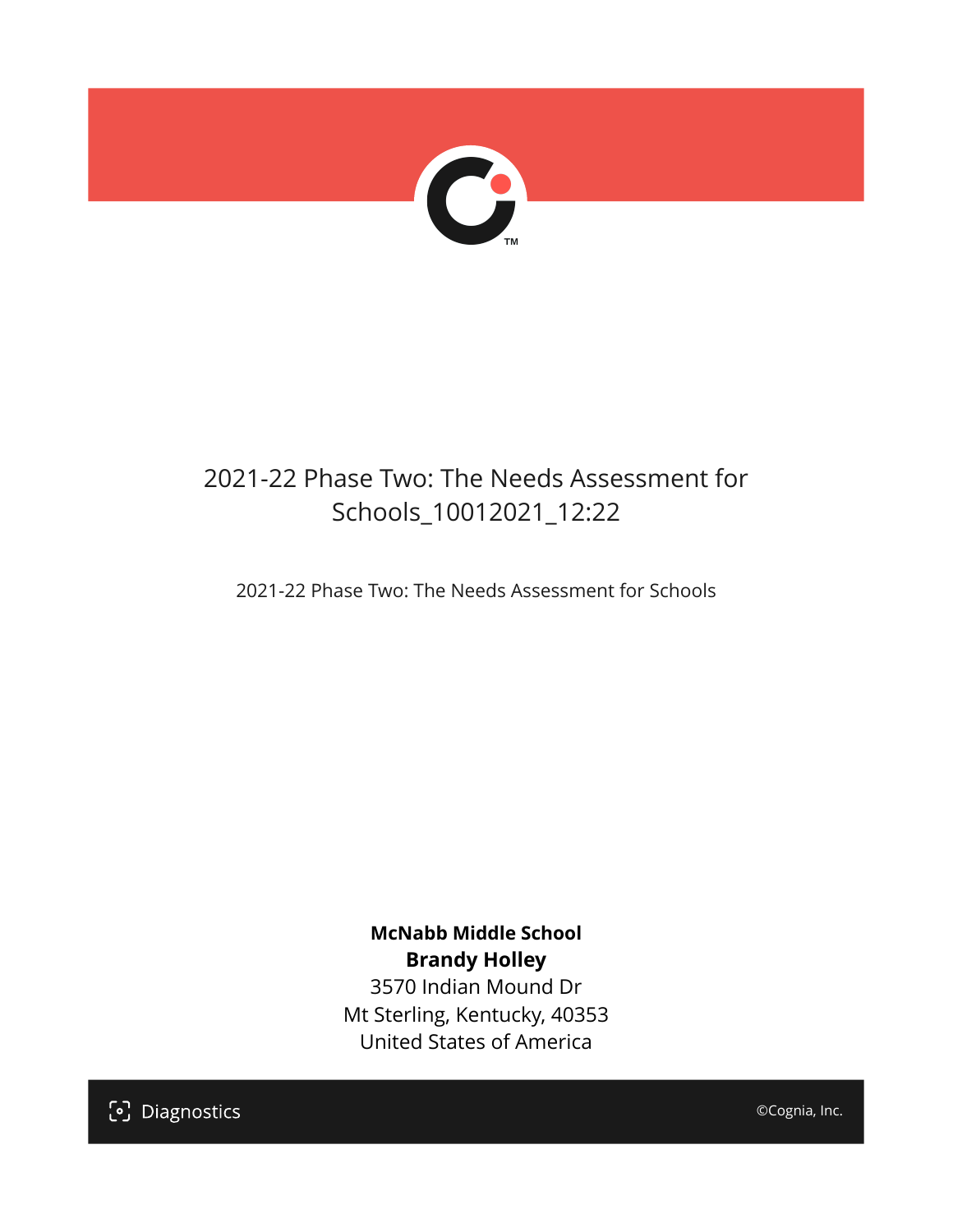2021-22 Phase Two: The Needs Assessment for Schools - 2021-22 Phase Two: The Needs Assessment for Schools\_10012021\_12:22 - Generated on 01/03/2022 McNabb Middle School

#### **Table of Contents**

| 2021-22 Phase Two: The Needs Assessment for Schools Understanding Continuous Imp 3 |  |
|------------------------------------------------------------------------------------|--|
| Attachment Summary                                                                 |  |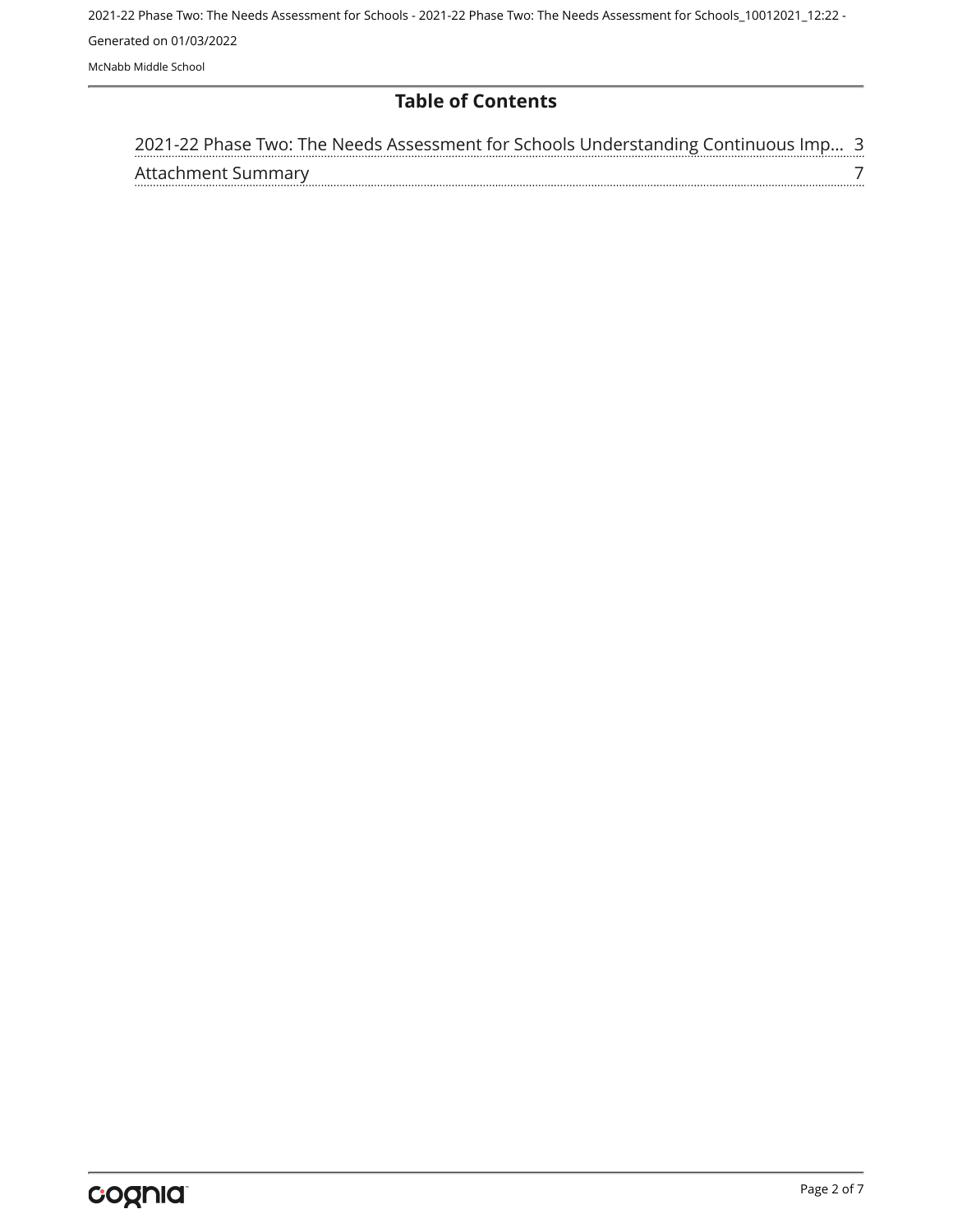2021-22 Phase Two: The Needs Assessment for Schools - 2021-22 Phase Two: The Needs Assessment for Schools\_10012021\_12:22 - Generated on 01/03/2022 McNabb Middle School

### <span id="page-2-0"></span>**2021-22 Phase Two: The Needs Assessment for Schools Understanding Continuous Improvement: The Needs Assessment for Schools**

The Needs Assessment Diagnostic will facilitate the use of multiple sources of data to determine the current reality and establish a foundation for decision-making around school goals and strategies. Once completed, the diagnostic will lead to priorities to be addressed in the comprehensive school improvement plan to build staff capacity and increase student achievement. The needs assessment is to be conducted annually as an essential part of the continuous improvement process and precedes the development of strategic goals (i.e. desired state).

While the focus of continuous improvement is student performance, the work must be guided by the aspects of teaching and learning that affect performance. An effective improvement process should address the contributing factors creating the learning environment (inputs) and the performance data (outcomes).

The needs assessment provides the framework for all schools to clearly and honestly identify their most critical areas for improvement that will be addressed later in the planning process through the development of goals, objectives, strategies and activities. 703 KAR 2:225 requires, as part of continuous improvement planning for schools, each school to complete the needs assessment between October 1 and November 1 of each year and include: (1) a description of the data reviewed and the process used to develop the needs assessment; (2) a review of the previous plan and its implementation to inform development of the new plan; and, (3) perception data gathered from the administration of a valid and reliable measure of teaching and learning conditions.

#### Protocol

1. Clearly detail the process used for reviewing, analyzing and applying data results to determine the priorities from this year's needs assessment. Include names of school councils, leadership teams and stakeholder groups involved, a timeline of the process, the specific data reviewed, and how the meetings are documented.

Our school looks at data almost weekly. We work through Teacher Professional Learning Communities to discuss school level data and classroom level data. Additionally, our Site Based Decision Making Council looks at school data in terms of K Prep, MAP and any other assessment data. We also share with our local board of Education, our K Prep and MAP data. Meeting are documented through meeting minutes.

#### **Trends**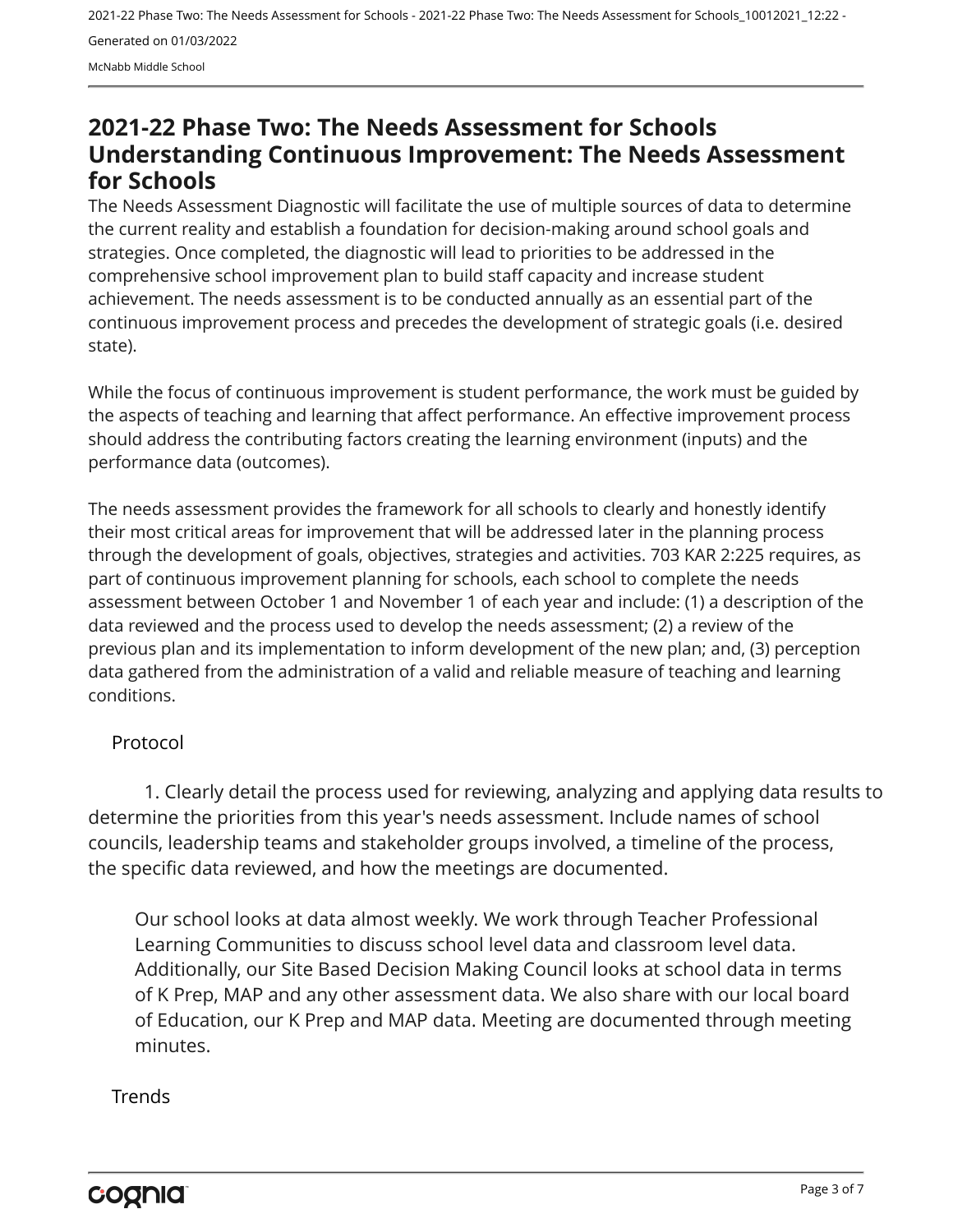2021-22 Phase Two: The Needs Assessment for Schools - 2021-22 Phase Two: The Needs Assessment for Schools\_10012021\_12:22 - Generated on 01/03/2022

McNabb Middle School

2. Analyzing data trends from the previous two academic years, which academic, cultural and behavioral measures remain significant areas for improvement?

#### **Example of Trends**

- The number of behavior referrals increased from 204 in 2019-20 to 288 in 2020-21.

- From 2018 to 2020, the school saw an 11% increase in novice scores in reading among students in the achievement gap.

Decrease Novice in reading for McNabb Middle Increase Proficient/Distinguished for students with Special Needs

#### Current State

3. Plainly state the current condition of the school using precise numbers and percentages as revealed by multiple sources of outcome data. Cite the source of data used.

#### **Example of Current Academic State:**

- Thirty-four percent (34%) of students in the achievement gap scored proficient on KPREP Reading.

- Fifty-four percent (54%) of our students scored proficient in math compared to the state average of 57%.

#### **Example of Non-Academic Current State:**

- Teacher attendance rate was 84% for the 2020-21 academic year.

- Survey results and perception data indicated 62% of the school's teachers received adequate professional development.

Only 19.4 % of our students scored Proficient/Distinguished in the area of Math for 20-21 school year. Only 21% of our students scored Proficient/Distinguished in the area of Reading for 20-21 school year.

Priorities/Concerns

4. Clearly and concisely identify the greatest areas of weakness using precise numbers and percentages.

**NOTE:** These priorities will be thoroughly addressed in the Comprehensive School Improvement Plan (CSIP) diagnostic and template.

**Example:** Sixty-eight (68%) of students in the achievement gap scored below proficiency on the KPREP test in reading as opposed to just 12% of non-gap learners.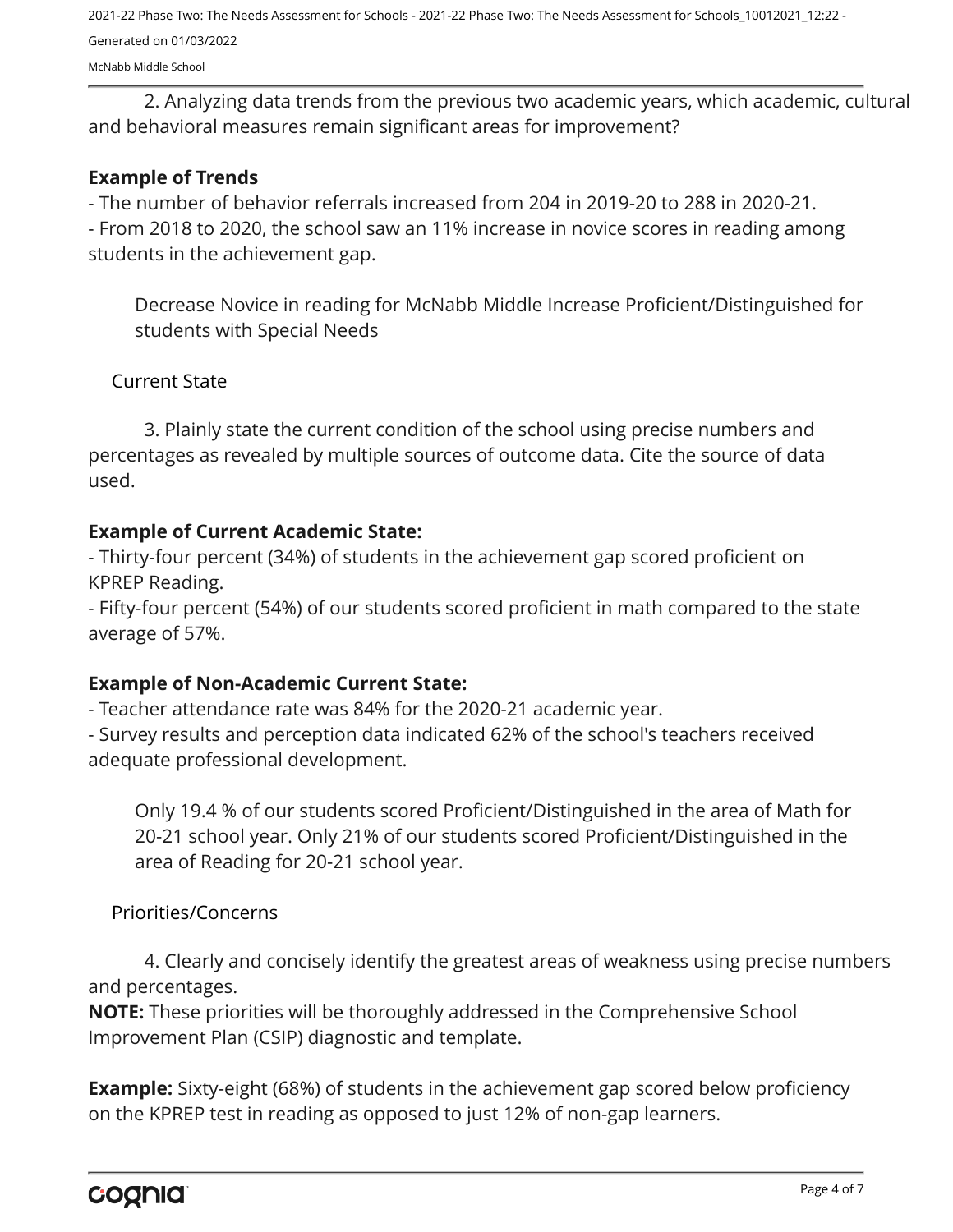Only 19.4 % of our students scored Proficient/Distinguished in the area of Math for 20-21 school year. Only 21% of our students scored Proficient/Distinguished in the area of Reading for 20-21 school year.

#### Strengths/Leverages

5. Plainly state, using precise numbers and percentages revealed by current data, the strengths and leverages of the school. Explain how they may be utilized to improve areas of concern listed above.

**Example:** Reading achievement has increased from 37% proficient to its current rate of 58%. The systems of support we implemented for reading can be adapted to address our low performance in math.

Writing was an area of strength for us for the 20-21 school year. Nearly 61% of our students scored in the proficient/distinguished area.

Evaluate the Teaching and Learning Environment

6. Consider the processes, practices and conditions evident in the teaching and learning environment as identified in the six Key Core Work Processes outlined below:

[KCWP 1: Design and Deploy Standards](https://education.ky.gov/school/csip/Documents/KCWP%201%20Strategic%20Design%20and%20Deploy%20Standards.pdf) [KCWP 2: Design and Deliver Instruction](https://education.ky.gov/school/csip/Documents/KCWP%202%20Strategic%20Design%20and%20Deliver%20Instruction.pdf) [KCWP 3: Design and Deliver Assessment Literacy](https://education.ky.gov/school/csip/Documents/KCWP%203%20Strategic%20Design%20and%20Deliver%20Assessment%20Literacy.pdf) [KCWP 4: Review, Analyze and Apply Data](https://education.ky.gov/school/csip/Documents/KCWP%204%20Strategic%20Review%20Analyze%20and%20Apply%20Data.pdf) [KCWP 5: Design, Align and Deliver Support](https://education.ky.gov/school/csip/Documents/KCWP%205%20Strategic%20Design%20Align%20Deliver%20Support%20Processes.pdf) [KCWP 6: Establishing Learning Culture and Environment](https://education.ky.gov/school/csip/Documents/KCWP%206%20Strategic%20Establish%20Learning%20Culture%20and%20Environment.pdf)

Utilizing implementation data, perception data, and current policies and practices:

a. Complete the [Key Elements Template.](https://education.ky.gov/school/csip/Documents/School%20Key%20Elements%20Template.docx)

b. Upload your completed template in the attachment area below.

After analyzing the Key Elements of your teaching and learning environment, which processes, practices or conditions will the school focus its resources and efforts upon in order to produce the desired changes?

Note that all processes, practices and conditions can be linked to the six Key Core Work Processes.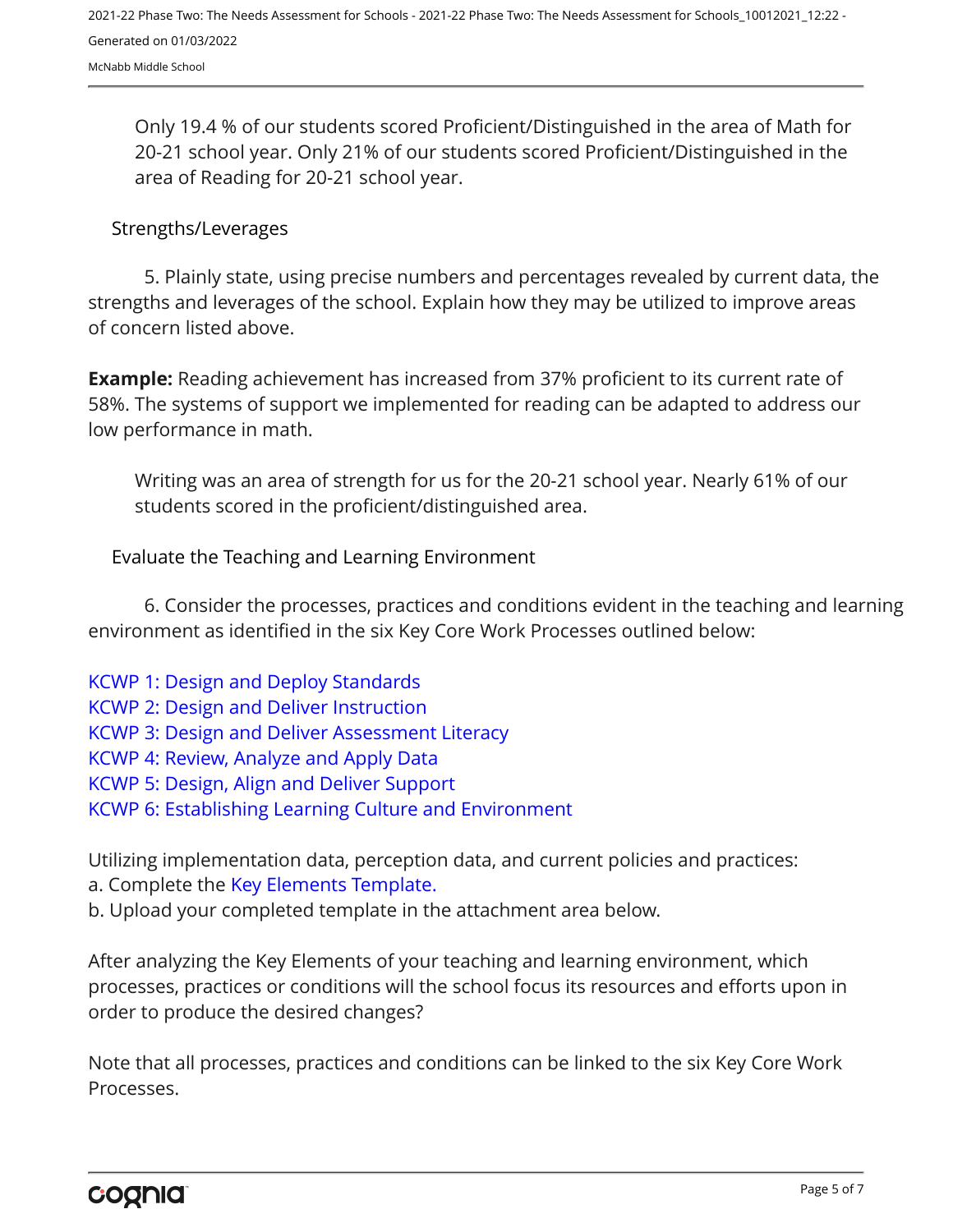2021-22 Phase Two: The Needs Assessment for Schools - 2021-22 Phase Two: The Needs Assessment for Schools\_10012021\_12:22 - Generated on 01/03/2022

McNabb Middle School

**NOTE:** These elements will be thoroughly addressed in the Comprehensive School Improvement Plan (CSIP) diagnostic and template.

Increasing proficiency in the areas of reading and writing for ALL students. Specific focus on students with special needs.